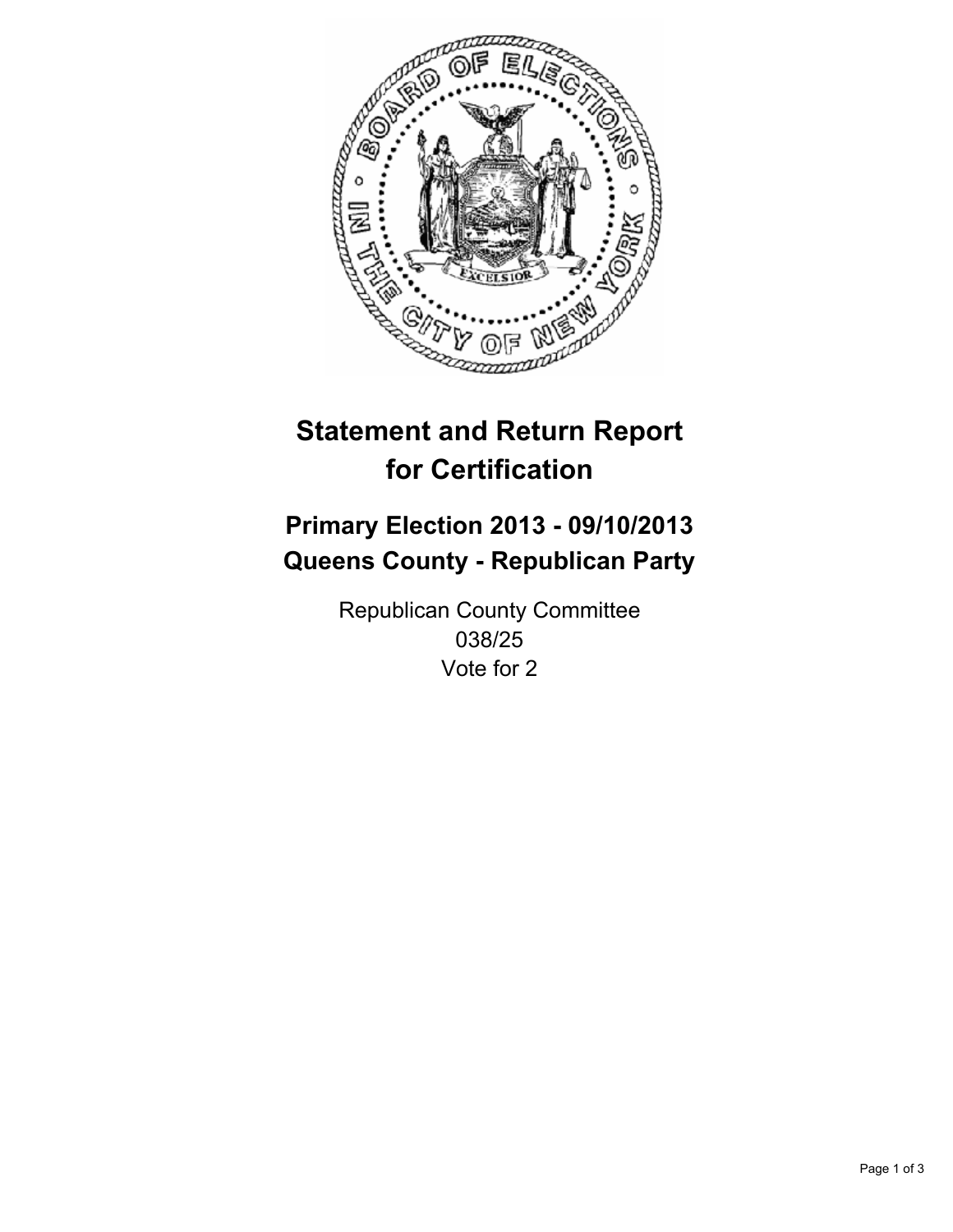

## **Assembly District 25**

| <b>EMERGENCY</b>           | 0        |
|----------------------------|----------|
| ABSENTEE/MILITARY          | 6        |
| <b>FEDERAL</b>             | 0        |
| SPECIAL PRESIDENTIAL       | $\Omega$ |
| <b>AFFIDAVIT</b>           |          |
| <b>KENNETH KUCHAR</b>      |          |
| <b>XIAOFANG LU</b>         | 4        |
| <b>MARGHERITA CHAMPION</b> | 6        |
| MICHAEL CONDOLEON          | 3        |
| <b>Total Votes</b>         | 20       |